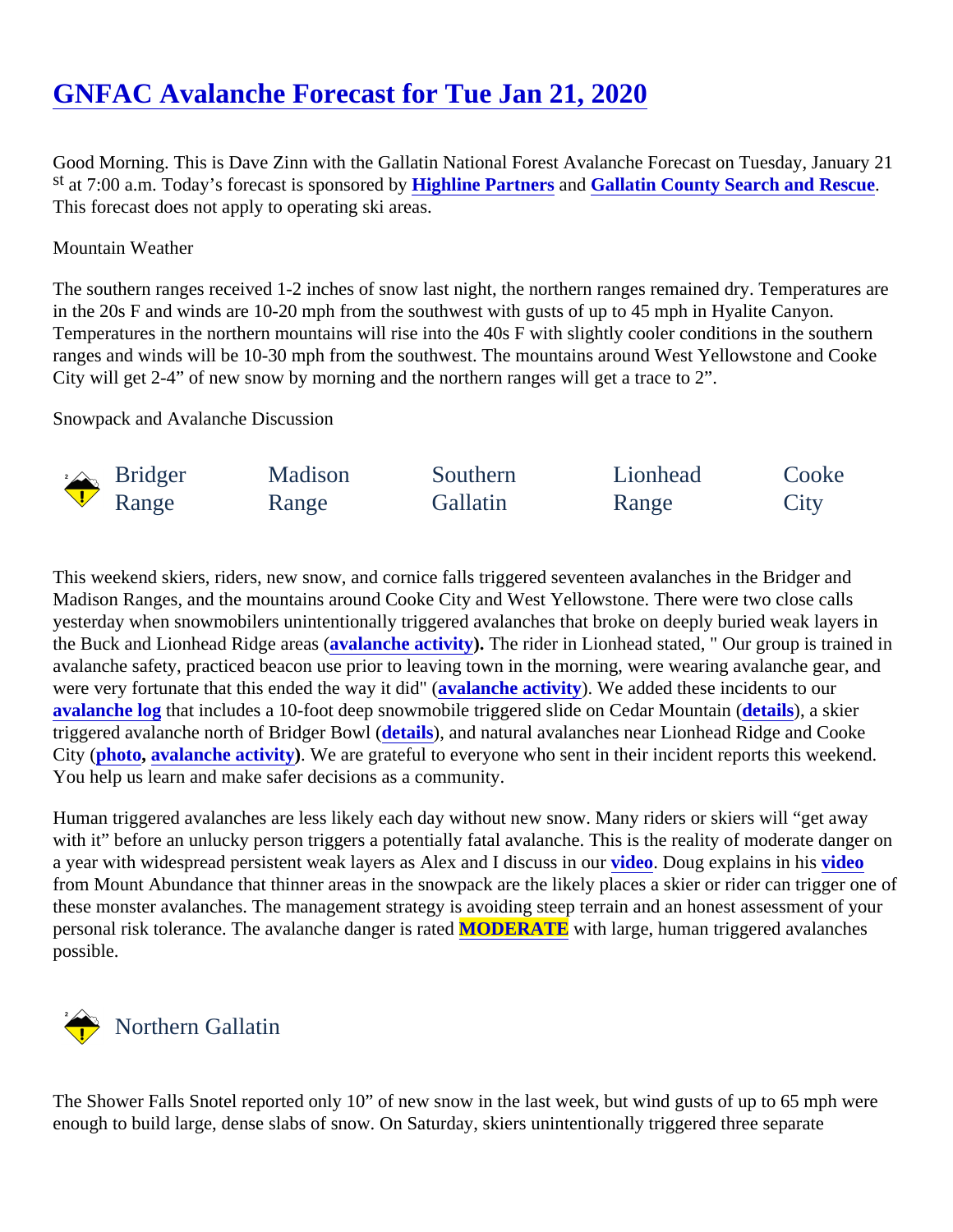avalanches in the Northern Gallatin Range, the largest broke up to 7 feet deep on buried weale laivers ( [details](https://www.mtavalanche.com/node/21655), [details\)](https://www.mtavalanche.com/node/21650). These were the first large slides of the year reported in this area. Yesterday on a tour to Divid Peak, we found a generally stable snowpack outside of areas with heavy wind loadio)g Give fresh drifts of snow time to stabilize by avoiding steep slopes loaded by the wind. Assess the snowpack and consequence a small avalanche before committing to steep terrain. The avalanche danger MODERATE on wind loaded slopes arLOW everywhere else.

If you get out, please send us your observations no matter how brief. You can fillobsteamation form, email us *(ntavalanche@gmail.com)*, leave a VM at 406-587-6984, or Instagram (#gnfacobs).

### Upcoming Avalanche Education and Events

Our education calendar is full of awareness lectures and field courses. Check it out and plan to attend one or two: [Events and Education Calen](http://www.mtavalanche.com/workshops/calendar)dar

#### COOKE CITY

Every Friday and Saturda Sunowpack Update and Rescue Training Friday, 6:30-7:30 p.m. at the Soda Butte Lodge. Saturday anytime between 10-2 @ Round Lake.

#### BOZEMAN

January 27Avalanche Information and Demonstration Table 10 a.m. to 12 p.m. at Montana Science Center.

January 29GNFAC Forecaster Chat: Avalanche Myth Busters 6-8 p.m. at Uphill Pursuits.

January 31, Women's Only Companion Rescue Clinic, 6 - 8 pm at REI followed by a field day February 1. [More info and Register Here](https://www.eventbrite.com/e/mt-shejumps-companion-rescue-clinic-with-friends-of-gnfac-bozeman-tickets-76784655973?aff=efbeventtix&fbclid=IwAR0ToZO6GdaMp80Y8XpSZCOFZp1sGliruBPSfGrMYB33jHqkjhSwDExTstU).

February 1 King and Queen of the Ridge at Bridger Bowl (fundraiser). This is the Friends of the Avalanche Center's second biggest fundraiser of the year. Come on out and help us raise money by hiking and skiing laps on the ridge. Prizes, camaraderie and a good time is guara Register with Bridger to hike in the event, and [create a pledge pag](https://go.rallyup.com/king-and-queen-2020)toraise funds with your Ridge laps.

#### DILLON

January 29 and 30 troduction to Avalanche w/ Field Course evenings of January 29 & 30 plus a field day February 1. Snowmobile specific field day offered Februal Maxel Info and Register Here.

#### WEST YELLOWSTONE

January 251-hr Avalanche Awareness 7-8 p.m. at West Yellowstone Holiday Inn.

February 1,1-hr Avalanche Awareness 7-8 p.m. at West Yellowstone Holiday Inn.

#### HELENA

January 281-hr Avalanche Awareness6-7 p.m. Carroll College.

#### LIVINGSTON